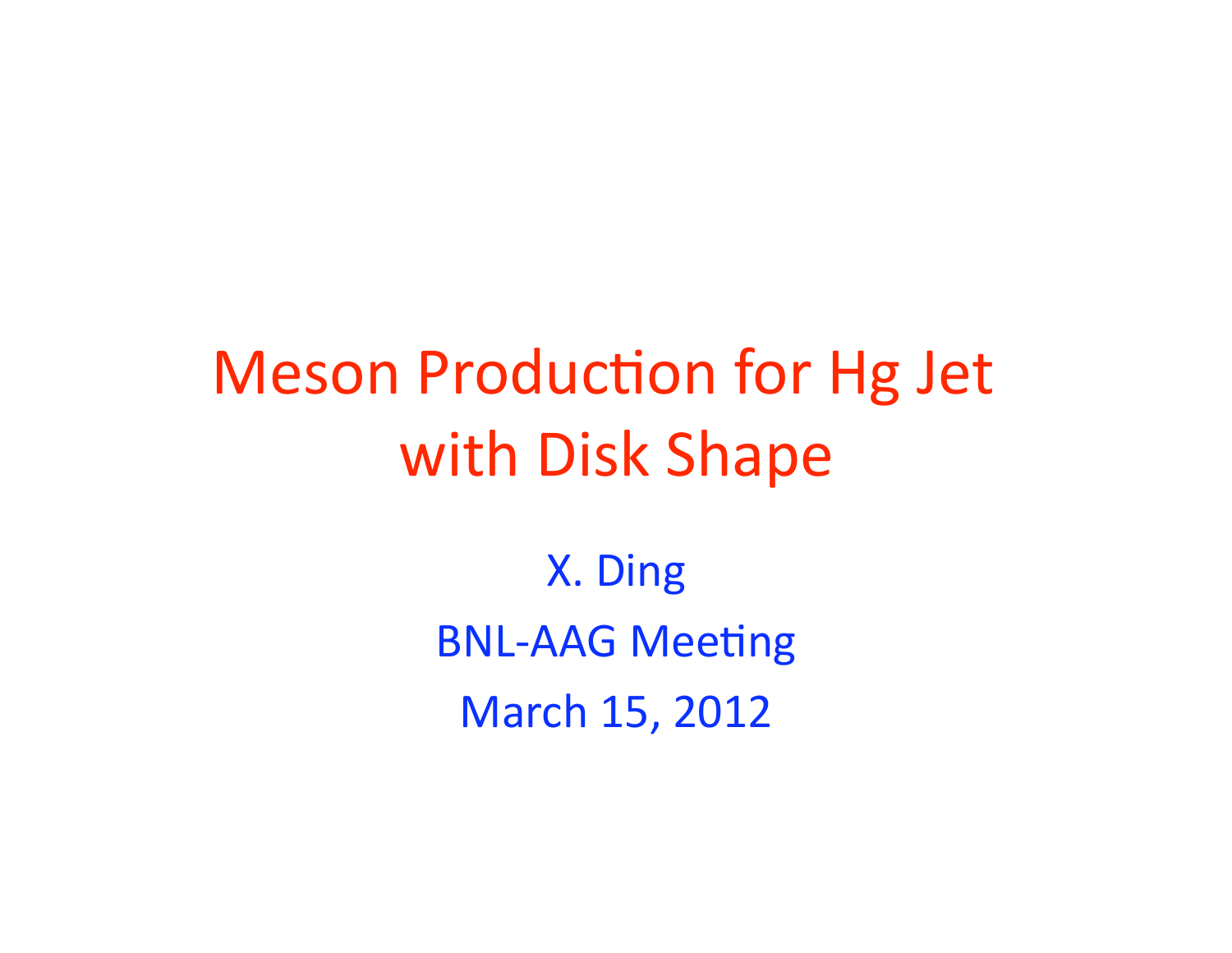## **IDS120h Configuration**

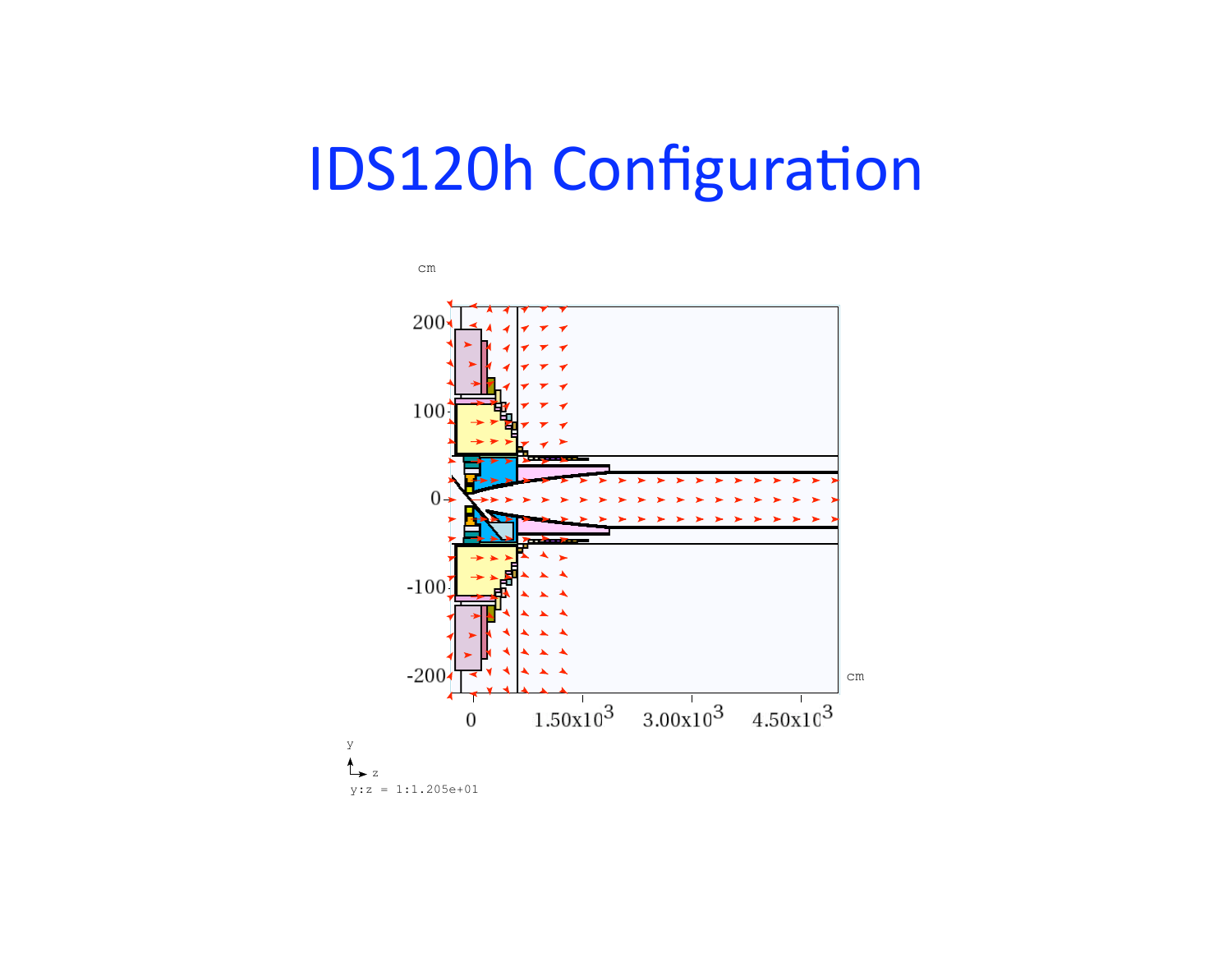### Meson Production with IDS120h



Why
the
meson productions are lower
at
KE<5 GeV?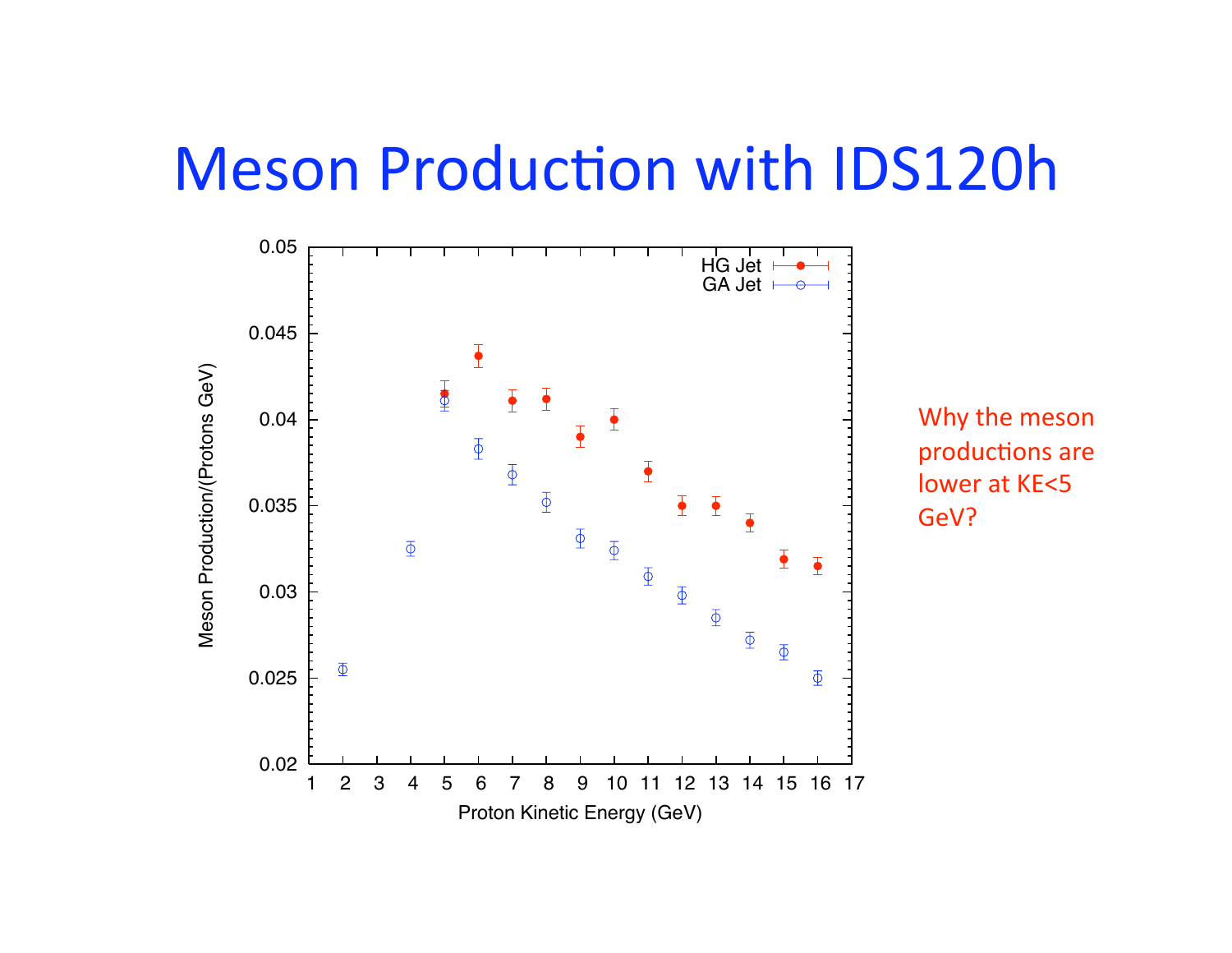### HG
Target
Geometry





yz
plane Curve
more
at
low
KE

Single particle tracking (entrance and exit point in Hg Jet) for 2,4,8 proton KE
with
assumed
same
target
parameters
(0.404mm/20.6mrad/117mrad): 8
GeV:
(‐0.143,2.224,‐56.475)/(‐0.142,‐2.23,‐18.475);

Δz=
38
cm 4
GeV:
(‐0.246,2.156,‐55.988)/(‐0.238,‐2.129,‐19.208);
Δz=36.78
cm 2
GeV:
(‐0.363,1.95,‐54.496)/(‐0.371,‐1.975,‐20.323);

Δz=34.2
cm

Nuclear Interaction length: HG/14.58 cm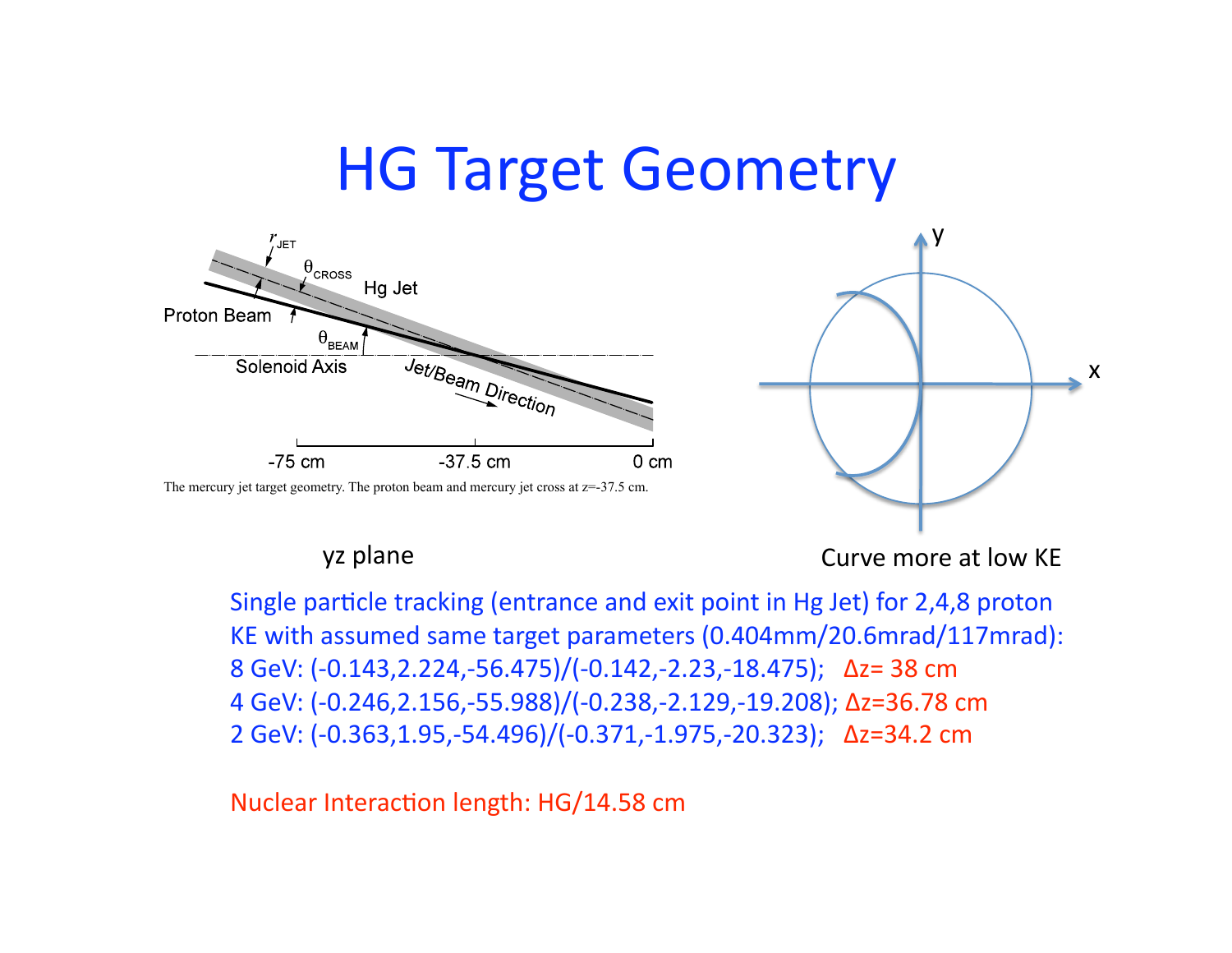## Hg
Jet
with
Disk
Shape



 $y:z = 1:3.333e+00$ z y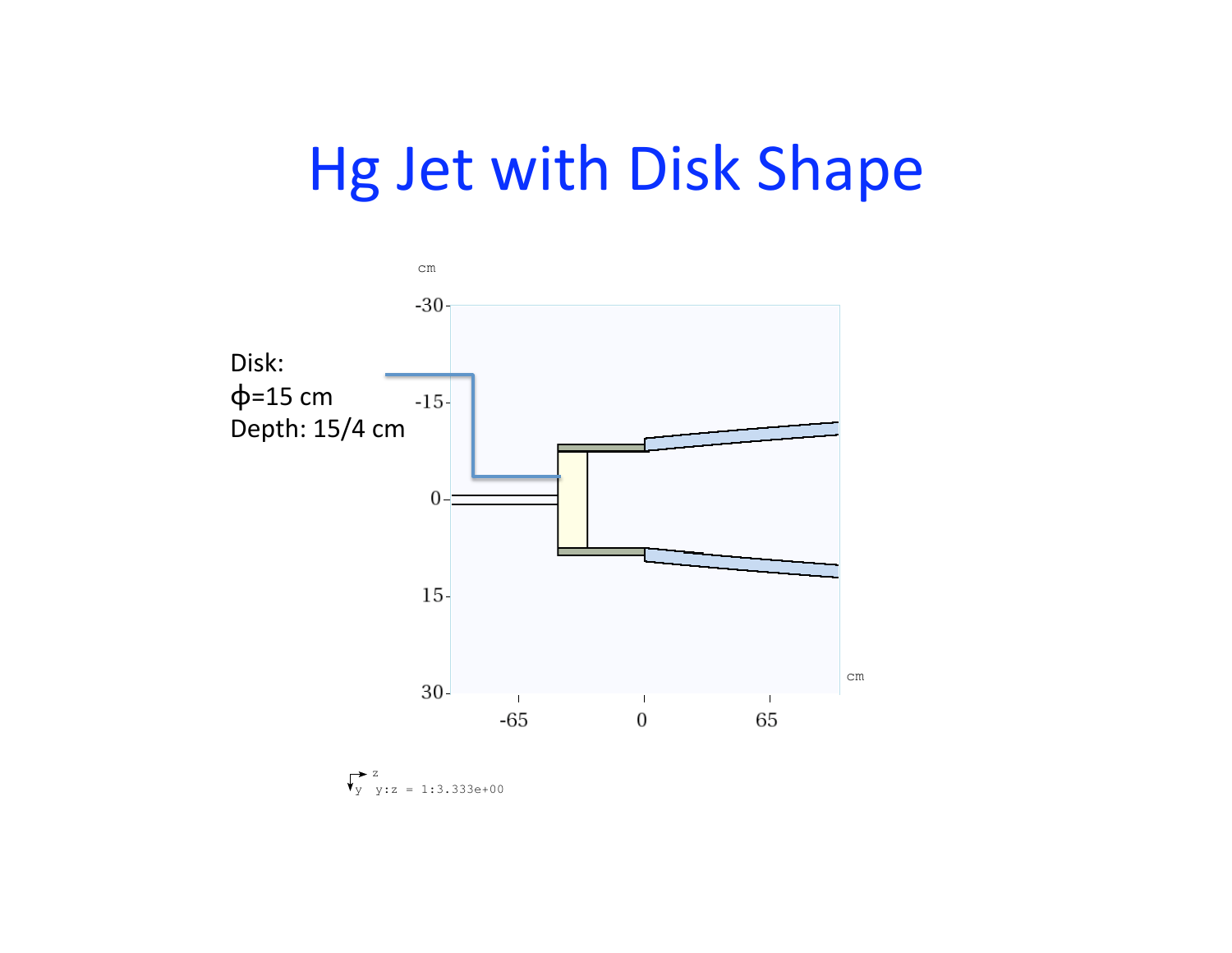## Meson Productions for Hg Jet with Disk
Shape